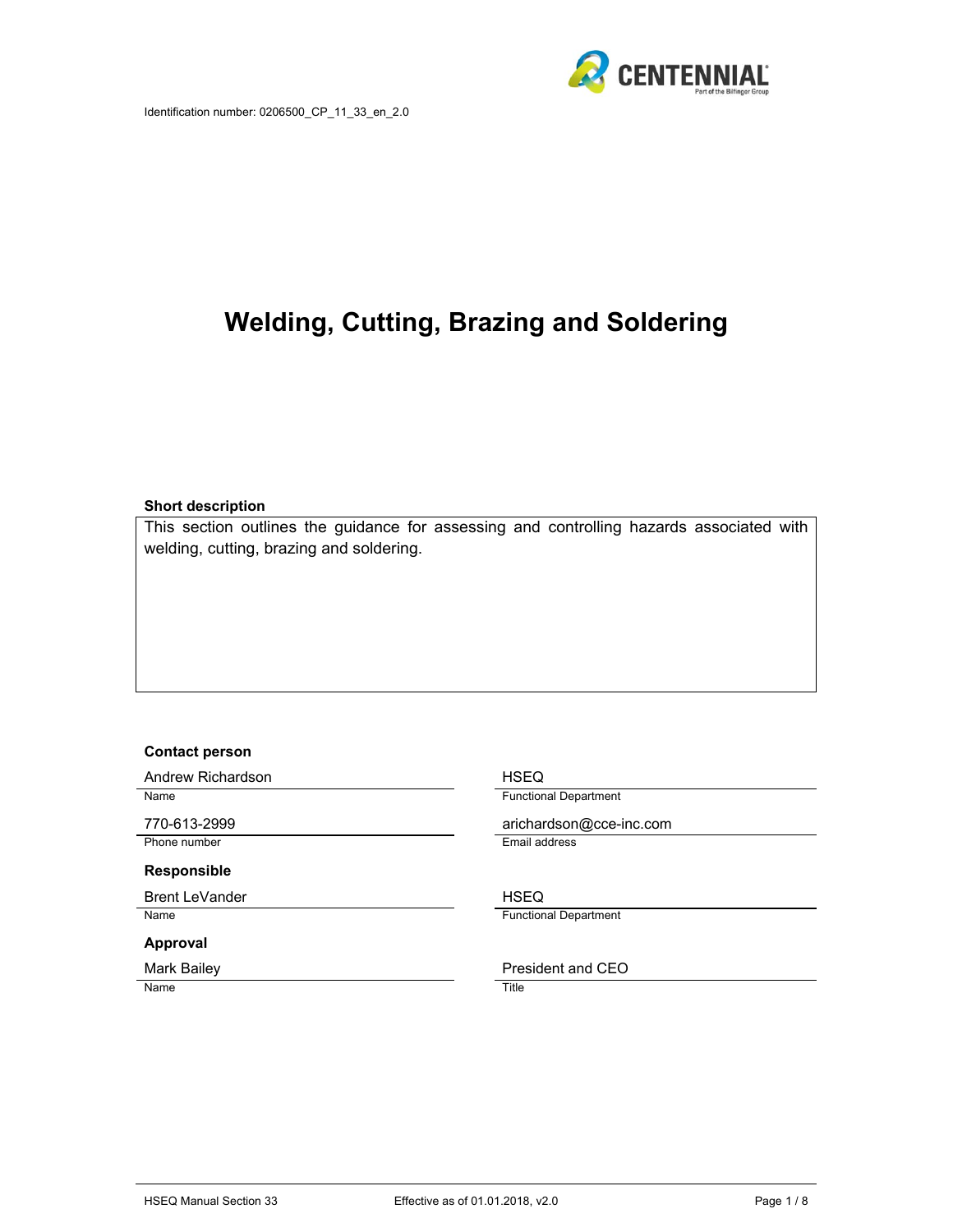## **Content**

| $\mathbf{1}$   |  |  |  |
|----------------|--|--|--|
| 2              |  |  |  |
| 3              |  |  |  |
| $\overline{4}$ |  |  |  |
|                |  |  |  |
| 5              |  |  |  |
| 6              |  |  |  |
|                |  |  |  |
| $\overline{7}$ |  |  |  |
| 8              |  |  |  |
| 9              |  |  |  |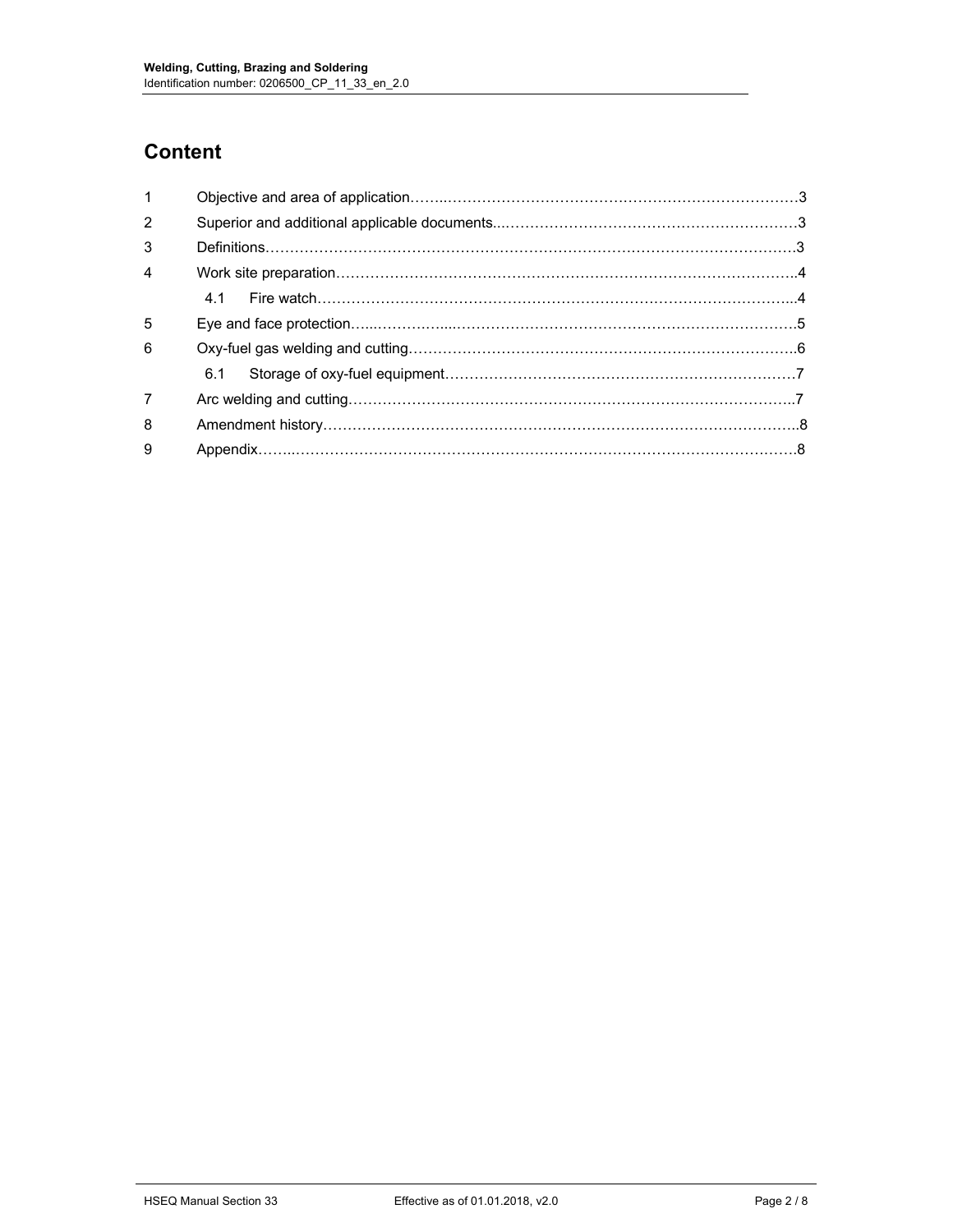## **1 Objective and area of application**

The objective of this section of the HSEQ Manual seeks to inform Centennial employees and subcontractors of their obligations to develop the appropriate hazard prevention and control methodologies designed to prevent workplace injuries, illnesses and property damage occurring from of welding, cutting, brazing and soldering activities and/or equipment.

All personnel who use welding, cutting, brazing or soldering equipment on Centennial project sites shall be able to recognize the hazards associated with the different types of equipment and the safety precautions necessary to prevent incidents and injuries.

Any piece of welding, cutting, brazing or soldering equipment that is not in compliance with any applicable requirement of this section is prohibited and shall either be identified as unsafe by tagging or locking the controls to render them inoperable or shall be physically removed from the project site.

### **2 Superior and additional applicable documents**

1000 GP 11 01 en 5.0 Global Policy on Health, Safety, Environment/Sustainability and Quality (HSEQ)

1000\_GS\_11\_19\_en\_1.0 Global Standard on Hot Work

29 CFR 1926

29 CFR 1910

This section of the HSEQ Manual applies to all Centennial employees and subcontractors who are performing work in Centennial facilities and / or on project sites. There may be more stringent requirements than this section as defined by specific State, local or contact specific HSEQ requirements. If there is a conflict between this section and other applicable regulations, the more stringent will apply.

### **3 Definitions**

| <b>Term</b>           | <b>Definition</b>                                                                                                              |
|-----------------------|--------------------------------------------------------------------------------------------------------------------------------|
| Adequate ventilation  | Ventilation flow that allows fresh air to circulate and replace<br>contaminated air, which is simultaneously removed           |
| AHA                   | <b>Activity Hazard Analysis</b>                                                                                                |
| Brazing and soldering | The process of using molten metal to join two pieces of metal                                                                  |
| Centennial            | All Centennial employees, joint venture employees,<br>subcontractors and business partners                                     |
| Combustible           | Solid materials that are capable of burning and/or igniting                                                                    |
| Cutting               | Any process, including grinding, which produces sparks capable<br>of igniting combustible or flammable materials and transmits |
|                       |                                                                                                                                |

The following definitions of terms are important for an understanding of this procedure.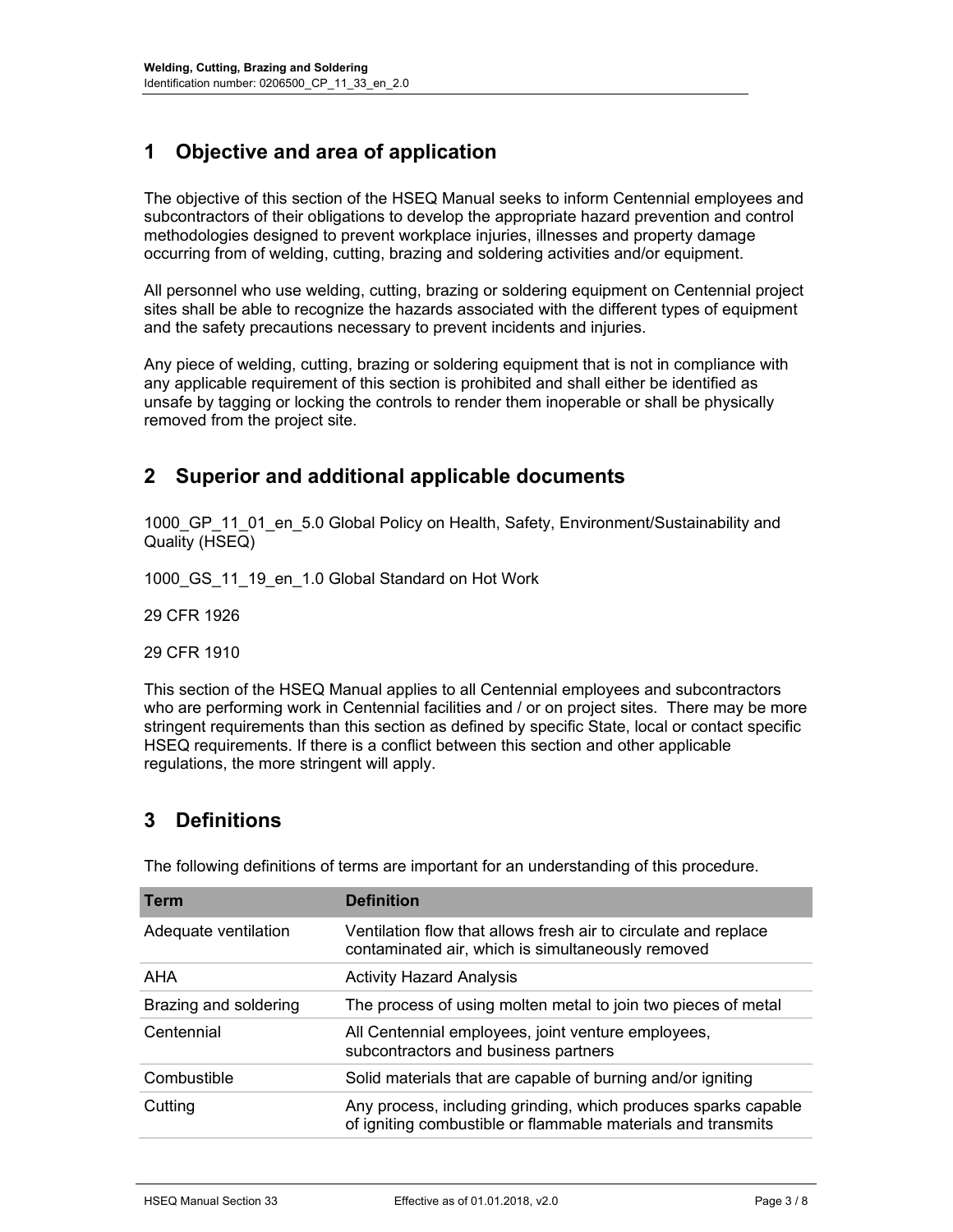|                      | heat to the work material                                                                                              |
|----------------------|------------------------------------------------------------------------------------------------------------------------|
| Fire watch           | Person(s) assigned to inspect for fires resulting from welding,<br>cutting, brazing or soldering                       |
| <b>Hotwork</b>       | Welding, cutting, brazing and soldering work or any other work<br>that produces an open flame or excessive heat        |
| Hotwork permit       | A documented approval process required prior to performing<br>welding, cutting, brazing or soldering work              |
| <b>HSEQ Director</b> | Leads the HSEQ Team                                                                                                    |
| Ignitable material   | Any material that is capable of burning                                                                                |
| Shielding            | Non-combustible welding drapes or screens, used in hot work<br>areas                                                   |
| Smoldering           | A slow combustion of material without visible light and generally<br>evidenced by smoke and an increase in temperature |
| UV                   | Ultra-violet rays                                                                                                      |

### **4 Work site preparation**

Workers involved in welding, cutting, brazing and soldering operations shall be trained in the specific operation that they will perform, the personal protective equipment required, fire protection and the safe operation and maintenance of their equipment. Hotwork permits shall be utilized as required by contract, customers or facilities where hotwork will take place. Hotwork shall only be permitted near combustible or flammable materials under an approved hotwork permit. All work areas shall be surveyed and potential combustible or flammable materials removed or protected prior to performing any hotwork. A fully charged and serviceable fire extinguisher shall be immediately available at the location of work.

All welding equipment shall be inspected before each use to ensure that all required safety devices and ancillary equipment are in place and properly functioning. Defective equipment shall be removed from service, replaced or repaired, and re inspected before again being placed in service.

Prior to beginning welding, cutting, brazing or soldering operations, the following work site preparation shall be completed:

- Check the work area (35' radius) to ensure that no fire hazards including oily or greasy materials are present
- Remove all combustible materials within 35' not necessary for the operation. Any combustible material that cannot be removed should be covered with a flameresistant material
- **I** Inspect and ensure that all equipment is in good working condition
- Inform workers and affected personnel in the immediate area and display warning signs at the worksite to alert others of the potential hazards

#### **4.1 Fire watch**

A fire watch shall be utilized in any instance where combustible or flammable materials could be exposed to potential fire hazards (i.e. welding, open flame, hot metals etc.). The fire watch shall inspect the immediate and surrounding work areas prior to and during hotwork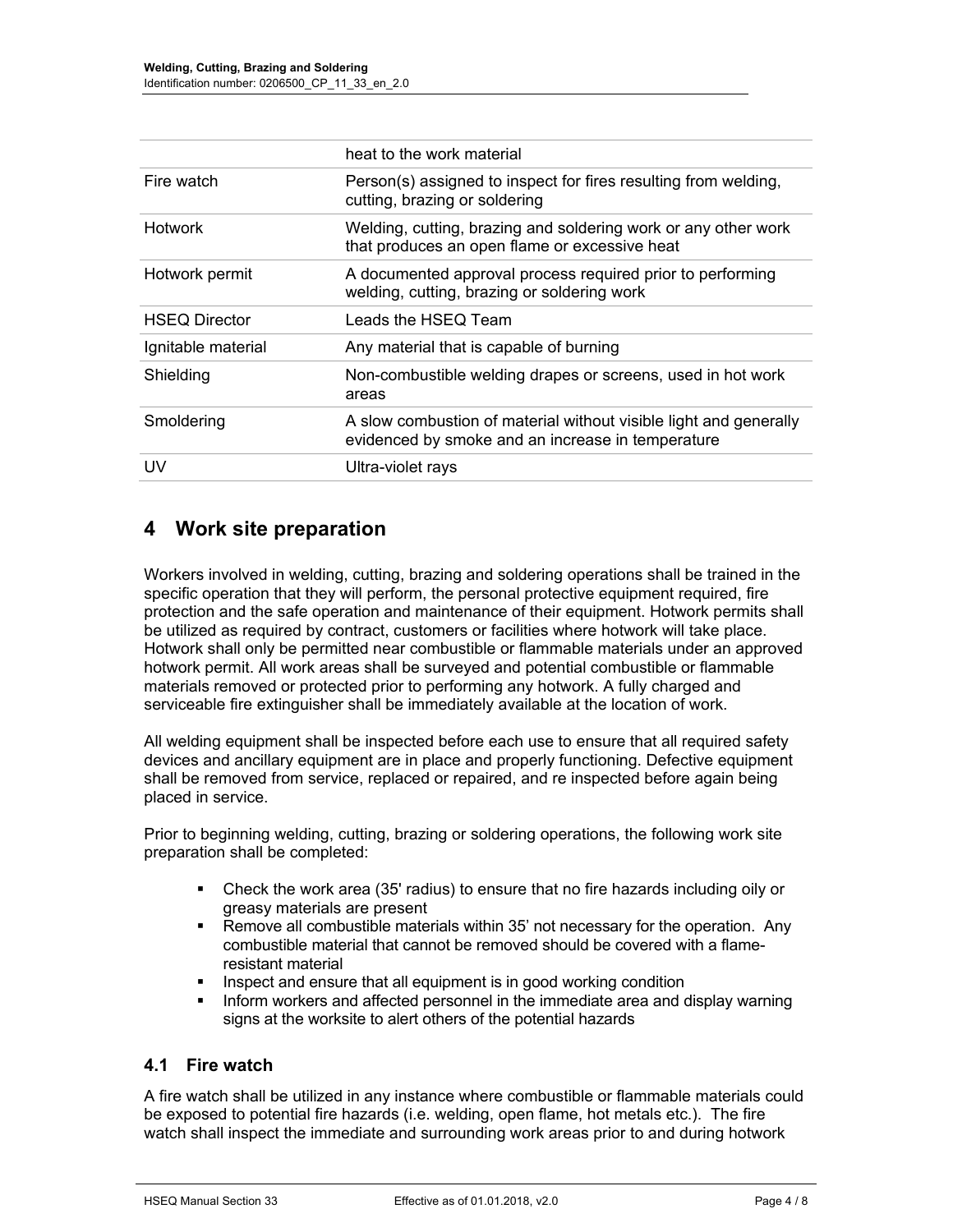operations and shall remain at the hotwork location for at least 30 minutes after work is completed to inspect for potential fire hazards and extinguish possible smoldering fires. The fire watch shall be trained in the methods of recognizing potential fire hazards, the use of fire extinguishing equipment and sounding the alarm in the event of a fire.

### **5 Eye and face protection**

The eyes and face of welders shall be protected against ultra violet (UV) and infrared radiation and flying objects during welding, brazing and soldering operations. Personnel performing and/or exposed to welding, cutting, brazing, soldering and chipping operations shall utilize appropriate eye and face protection based on the hazards.

The following apply to eye and face protection during welding, cutting, brazing, soldering and include but are not limited to:

- Appropriate shaded eye protection shall be utilized based on the equipment and type of work performed
- **Protective helmets shall have non-reflective surfaces and shall be free from cracks,** voids or other damage
- All protective lenses shall meet ANSI Z87.1 ratings for UV, luminous and infrared requirements
- Welding helmets shall be used in conjunction with ANSI Z87.1 rated safety glasses with top and side protection unless the helmet incorporates such protection
- Eye and face protection shall be adequate for protection against the particular hazards for which they are designed
- Protection shall fit snugly and shall not unduly interfere with the movements of the wearer
- **Protection shall be capable of being disinfected**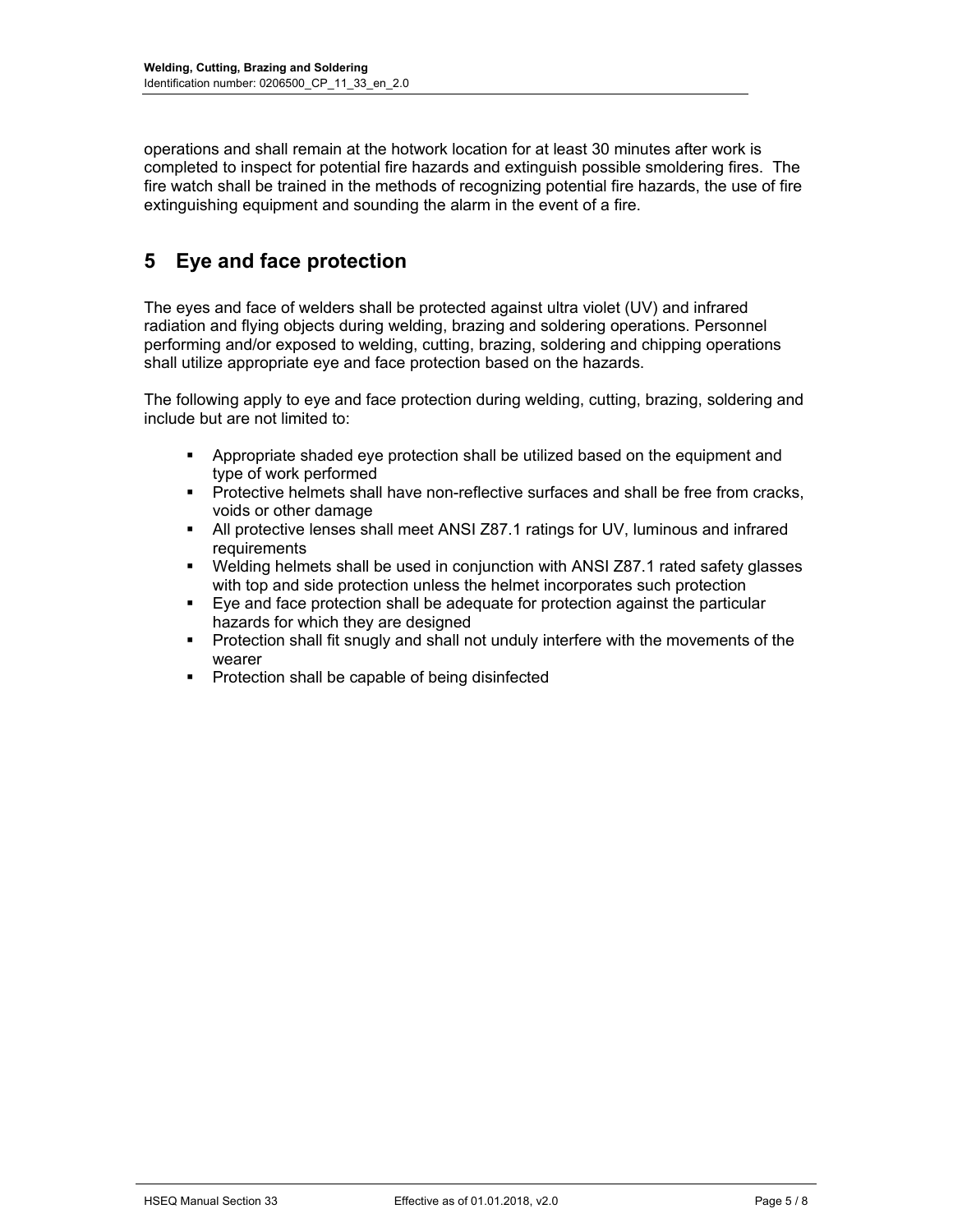The chart below shows the required eye protection and shading requirements for specific operations:

| <b>Operation</b>                                                          | <b>Shade Number</b> |
|---------------------------------------------------------------------------|---------------------|
| Soldering                                                                 | $\overline{2}$      |
| Torch brazing                                                             | 3 or 4              |
| Cutting-light (up to 1 inch)                                              | 3 or 4              |
| Cutting- medium (1-6 inches)                                              | 4 or 5              |
| Cutting- heavy (6 inches or more)                                         | 5 or 6              |
| Gas welding-light (up to 1/8 inch)                                        | 4 or 5              |
| Gas welding- medium (1/8 to 1/2 inch)                                     | 5 or 6              |
| Gas welding- heavy (1/2 inch or more)                                     | 6 or 8              |
| Atomic hydrogen welding                                                   | $10 - 14$           |
| Inert-gas metal arc welding- nonferrous (1/16 to 5/32 inch<br>electrodes) | $\overline{11}$     |
| Inert-gas metal arc welding- ferrous (1/16 to 5/32 inch<br>electrodes)    | 12                  |
| Shielded metal arc welding (1/16 to 5/32 inch electrodes)                 | 10                  |
| Shielded metal arc welding (3/16 to 1/4 inch electrodes)                  | 12                  |
| Shielded metal arc welding (5/16 to 3/8 inch electrodes)                  | 14                  |
| Carbon arc welding                                                        | 14                  |
| Plasma arc cutting up to 100 amps                                         | 8                   |
| Plasma arc cutting 101-200 amps                                           | 10                  |
| Plasma arc cutting 201-400 amps                                           | 12                  |
| Plasma arc cutting greater than 400 amps                                  | 14                  |

## **6 Oxy-fuel gas welding and cutting**

The following controls shall be implemented during oxy-fuel operations:

- **Prior to beginning welding or cutting operation, an inspection shall be performed** verifying that the cylinders, regulators, backflow prevention device, flame arrestors, hoses, clamps, and torches are in good working condition
- Fuel gas and oxidizers shall pass through a pressure-reducing regulator prior to being used
- **Pressure reducing regulators shall only be used at or below the rated pressures and** must be specific to the type of gas being used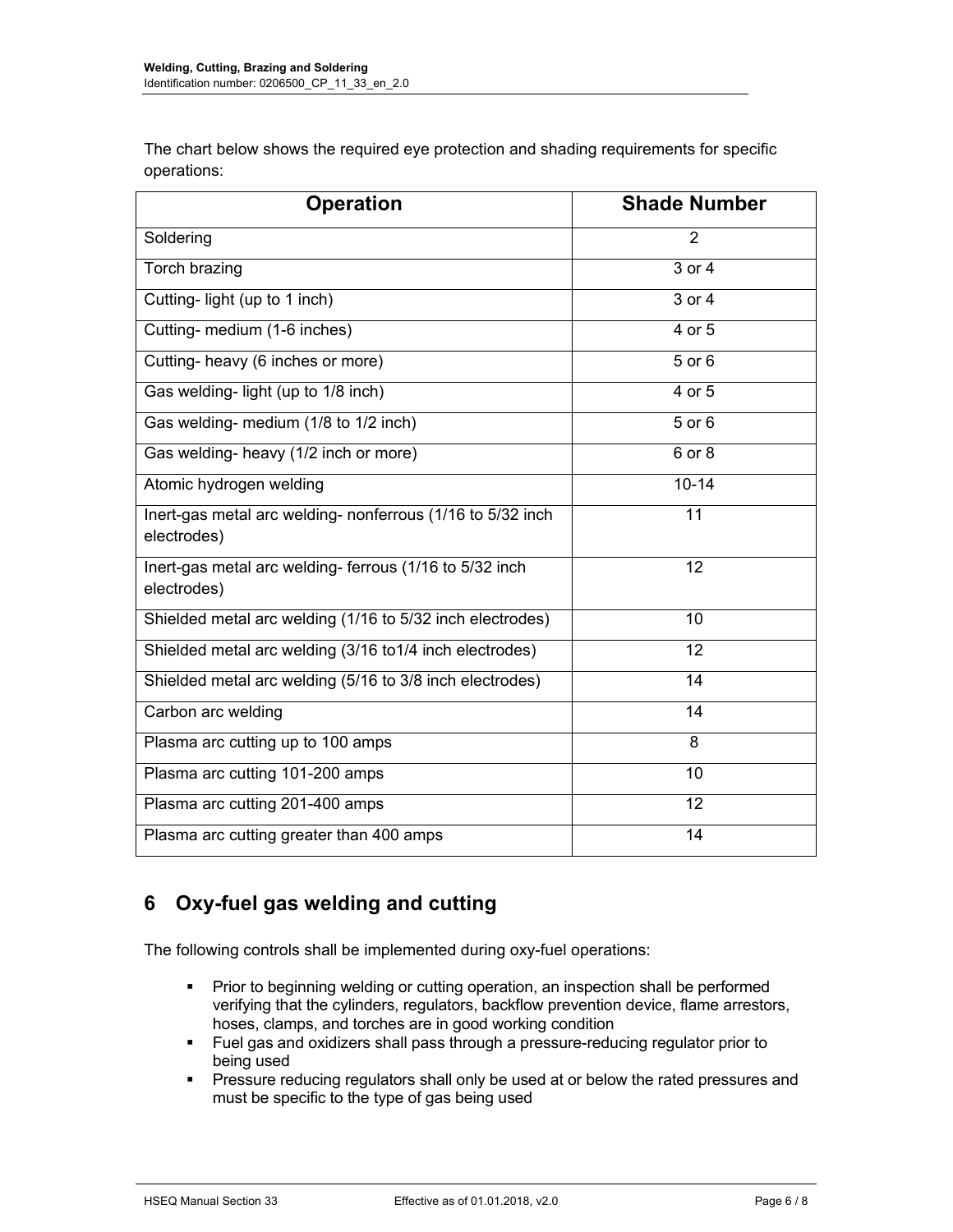- **Prior to connecting a pressure regulator, cylinder valves should be "cracked" to clear** the dust or dirt that might otherwise enter the regulator. This procedure shall be performed away from other welding work or sparks
- Oxy-fuel welding and cutting equipment shall be listed by a nationally recognized testing laboratory
- Oxygen cylinders and apparatus shall be kept free from oil, grease and other flammable or explosive substances and shall not be handled with oily hands or gloves
- Cylinders must be kept far enough away from the actual welding or cutting operation so that sparks, hot slag, or flame will not reach them, or fire-resistant shields must be provided
- Oxy-fuel cylinders shall not be placed or used in confined spaces with personnel
- Fuel gas hoses and oxygen hoses shall be readily distinguishable from each other
- Torches shall be inspected before each use and defective torches shall not be used
- Torches shall be lit by friction lighters or other approved devices not by open flame
- Prior to removing a regulator from a cylinder, personnel must close all cylinder valves, and release the gas from the regulator

#### **6.1 Storage of oxy-fuel equipment**

- Oxygen and fuel gas cylinders shall be stored separately with protective caps in place
- Oxygen and acetylene shall be stored at least 20 feet apart or separated by a noncombustible wall or barrier at least 5 feet in height
- Regulators shall be compatible with the CGA (Compressed Gas Association)
- Cylinders shall be secured from tipping and in an upright position while not in use
- Cylinders shall be inspected before each use
- Protective valve caps shall be placed when equipment is not being used for a period of more than 12 hours

### **7 Arc welding and cutting**

Arc welding and cutting operations shall be shielded by noncombustible or flameproof screens that will protect employees and other persons working within 35 feet from the direct rays of the arc, sparks, molten metal, spatter, and chipped slag.

- Welding curtains shall be suitable for the welding process and amperage
- Welding curtains shall provide a high degree of safety against ultraviolet radiation and blue light
- Welding curtains shall be fade resistant and flame retardant
- **Electrode holders and current carrying parts shall be rated, designed and fully** insulated for the maximum voltage encountered to ground
- Welding cables shall be inspected for wear or damage before each use and damaged cables or parts shall not be used
- Circuits from welding machines shall be grounded
- Welding leads shall not be permitted to contact metal parts so that may become energized or hazardous
- Equipment shall be shut down when leads are left unattended
- Arc welding and cutting operations shall be shielded by non-combustible or flameproof screens to protect workers or other affected personnel from the direct rays of the arc